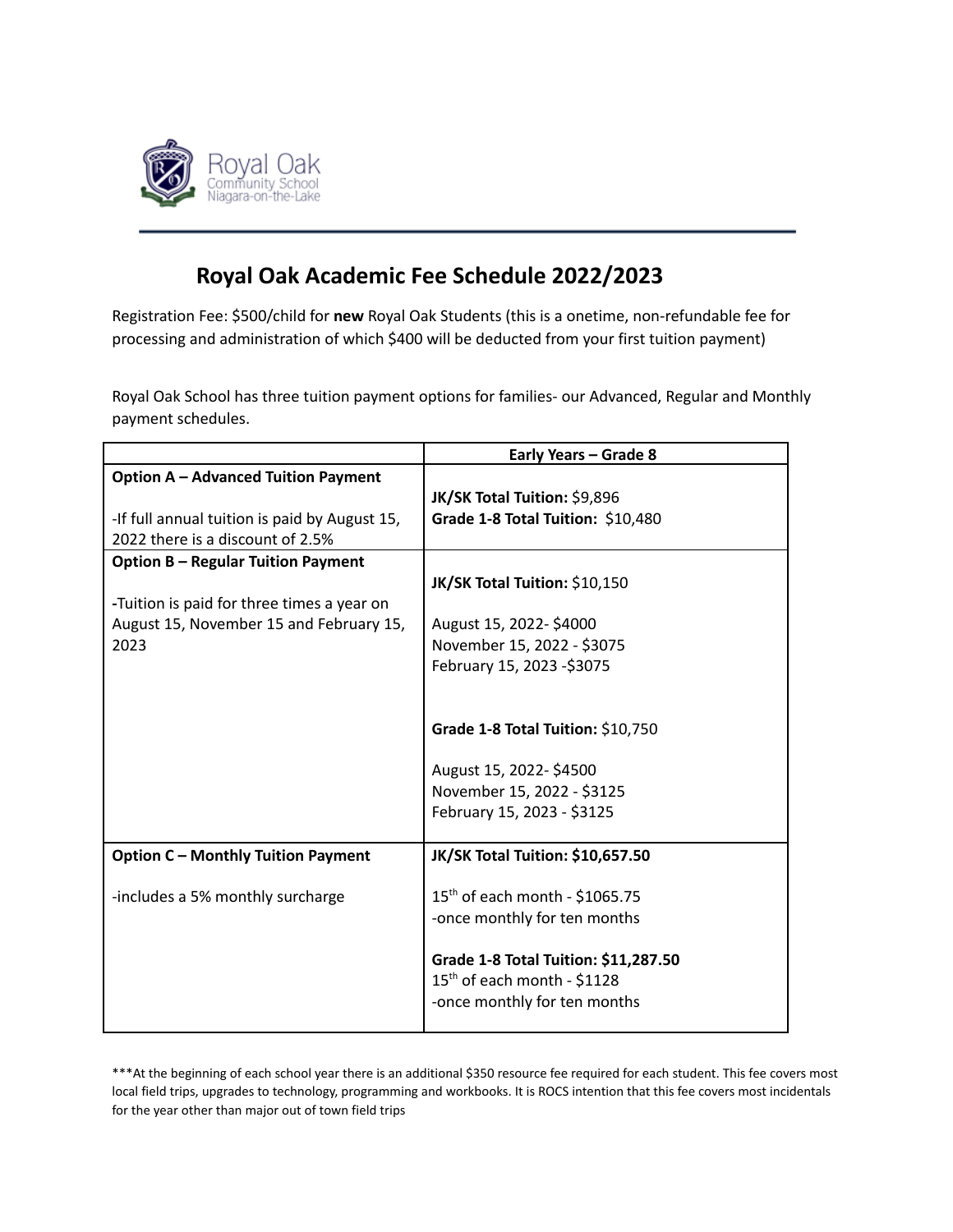## **Tuition Policies**

**1.** There are three tuition payments schedules to choose from: Advanced, Regular, Monthly. Tuition paid in full by the 1st term deadline, August 15, 2022 will receive a 2.5% discount. The 2.5% discount will not be applied if the tuition is not received by that date. Our regular payment option features three payments yearly, with a larger amount collected on August 15, 2022. Our monthly payments include a 5% penalty and are due on the 15<sup>th</sup> of each month and for ten months. Payments can be made in cash, by e-transfer or by cheque.

**2**. There is a \$500.00 fee, which must accompany the Application for Admissions Form. Each child requires their own Application Form and processing fee. The fee is a one-time, non-refundable processing fee and \$400 will be refunded on payment of first tuition.

**3.** You must select a payment plan option. If a selection is not made, you will automatically be billed under the Regular Payment Option B.

**4**. Once accepted, the balance of tuition is due in accordance with the Academic Fee Schedule, either Advanced payment (single installment), Regular payment (three installments), or Monthly Payments.

**5**. Sibling Discount: When a family has more than one child enrolled in the school, the eldest child will pay full tuition, any subsequent children will receive a 10% discount.

**6.** Upon acceptance, a student is enrolled in the school for the entire school year whether paying per term or monthly. Those accepting financial responsibility are accountable for the full year's fees, even if a child is withdrawn during the school year. Tuition fees are non-refundable, for any reason.

**7.** Should a child enroll in the school midyear, the fees will be calculated on a pro-rated basis.

**8.** Tuition fees not paid within 15 days of the due date will be subject to a 1.5% interest charge per month applied whether paying per term or monthly. A \$25.00 charge will be applied to any and all cheques which are returned due to insufficient funds. Payments not received within 90 days will result in a phone call or scheduled meeting with the Head of School. Payments not received within 120 days of invoice date will be sent to the Board. If account is not paid in full by June 30th, the Board may ask that the student be withdrawn from the school.

**9.** Royal Oak Community School reserves the right to ask a student to be withdrawn if the fees are not paid in accordance with the terms outlined in the Tuition Fee Schedule.

## **Financial Bursary Information**

Royal Oak is committed to offering our schooling experience to all interested families, regardless of financial situations. Needs-based financial support is determined by Apple Financial, who will accurately assess tuition support necessary for your family. We're putting continuous effort into fundraising to make sure that our program can be accessible to children and families from all the communities of the Niagara Region. The bursaries will be available to families who apply and qualify for aid, and do not need to be repaid.